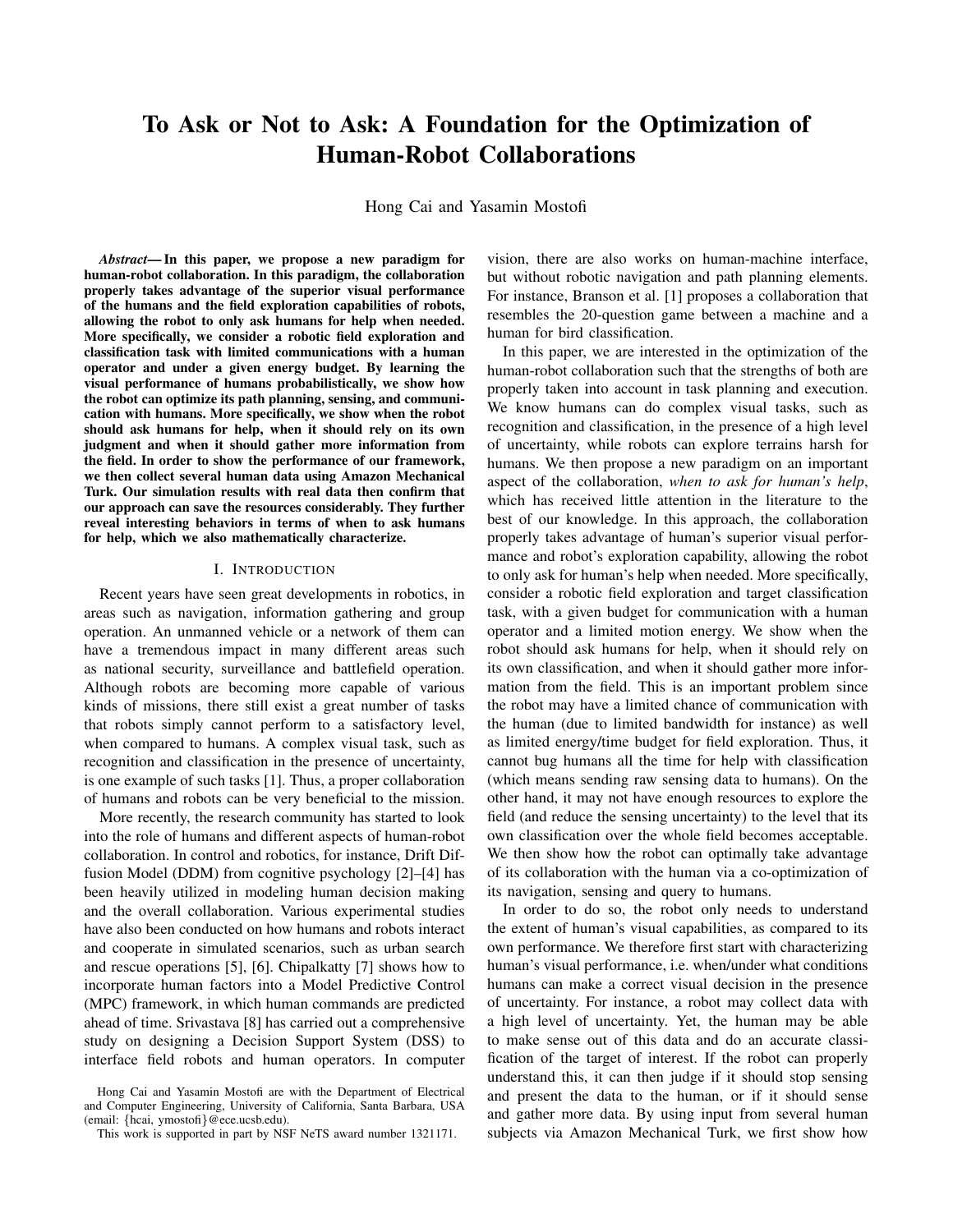to probabilistically model human's and robot's performances in Section II. In Sections III and IV, we then propose our approach for the co-optimization of human collaboration and field exploration. We further discuss and mathematically characterize important properties of "optimal bugging" that emerge in our framework. Our simulation results with real data then confirm that our approach can save the resources considerably. They further reveal interesting behaviors in terms of when to ask humans for help.

# II. HUMAN AND ROBOT'S PERFORMANCE IN TARGET CLASSIFICATION

As we discussed in the introduction, the proposed underlying methodology of this paper is that the robot does not need to understand how human makes superior visual decisions but rather needs to understand the extent of human's visual capability, as compared to its own, in order to best take advantage of its collaboration. In this section, we focus on this observation and analyze human and robot's performances in target classification in the presence of noise/uncertainty. The understanding we gain in this section will then be utilized for the optimization of the collaboration and robotic exploration in the next sections. We note that our underlying methodology is applicable to any collaborative task and not just target classification.

Consider the case where the robot has sensed a target, for instance via taking a picture, and needs to classify it based on an a priori known set of target possibilities. For instance, Fig. 1 shows 4 possible images that are presented to the robot before it starts its task. The robot then needs to classify an image it takes during its mission to one of these four images. The sensing of the robot in the field, however, is prone to uncertainty. For instance, its sensing could be corrupted by noise, missing parts, and low resolution, which will impact its classification capability. If the robot could model the exact way that different sources of uncertainties have impacted its sensing and derive the best detector (the one that maximizes the posterior probability), then its performance would actually be better than that of human's. For instance, if each image was corrupted by an Additive White Gaussian Noise (AWGN) with known statistics, then the robot will outperform the human. This is due to the fact that in this case, the robot can derive the exact form of the optimum detector to use, while human's visual performance is somewhat worse than the optimum detector. In fact, in cognitive psychology, some imperfections are added to the optimum detector to model human's visual performance in this simple case [9]. In most realistic tasks, however, it is not possible for the robot to know/properly model the way all the different sources of uncertainties have impacted its sensing. Furthermore, deriving the optimum detector, with the current state-of-the-art in vision and image processing, may not be possible due to the complexity of the visual task. This is why the robot can benefit from the collaboration with the human tremendously.

We therefore consider the following setting in this paper to capture an example of the case where human's visual



Fig. 1. Gray-scale test images of lion, leopard, cat and tiger that are used in our study.

performance is considerably superior to that of the robot. We assume that each sensing sample of the robot (an image in this case) is first corrupted by an AWGN noise with a known variance but an unknown mean, and then undergo a truncation process that is unknown to the robot. While this is a toy example, it captures a possible realistic scenario. For instance, the robot may be able to assess its noise variance based on its distance to the target on the field but may not know the mean of the added noise or the nonlinear truncation that has happened at the pixel level. We further emphasize that our proposed framework is applicable to any other example of a visual task in the presence of uncertainty when the robot cannot use the optimum detector.

Let  $s \in S = \{s_1, ..., s_T\}$  represent the original true image in vector form (pixel values stacked up), which belongs to a set of *T* possible images. Let  $\hat{r} = s + n$  represent the noisy image vector after it gets corrupted by an AWGN noise *n* ∼  $N(\mu, \sigma^2 I)$ , where  $\mu$  and  $\sigma^2$  denote the corresponding mean and variance respectively, and *I* is the identity matrix. Let *r* represent the final measured vector after truncation of each pixel to the interval  $[0,1]$ :  $r = \text{trunc}(\hat{r})$ , where trunc(.) is the element-wise truncation function. We next discuss the detector that the robot is using, based on its modeling and knowledge of the sources of uncertainty.

## *A. Robot's Classifier*

From robot's perspective, the only source of uncertainty is an AWGN noise with a zero mean and known variance  $(\sigma^2)$ in this case). Then, it uses the optimal MAP (Maximum A Posteriori) detector for this case, which can be easily shown to result in the following classifier:  $i = \arg \max_{i} r^T s_i - \mathcal{E}_i/2 +$ *si*∈*S*  $\sigma^2 \ln P_i$ , where  $s_i$  is the *i*<sup>th</sup> original image from S,  $\mathcal{E}_i = ||s_i||_2^2$ is the energy of the  $i^{\text{th}}$  image,  $P_i$  is the prior probability that the *i*<sup>th</sup> image will appear, and all images are assumed equal size. Under the assumption of equal a priori probabilities, the MAP detector then reduces to the minimum distance detector:  $i = \arg \min_{s_i \in S} ||r - s_i||_2^2$ .

## *B. Experimental Study of Human and Robot Performances*

Fig. 2 (solid line) shows the true probability of correct classification of the robot when it is using the minimun distance detector but the noise is not zero mean and there is an additional nonlinearity due to truncation as we discussed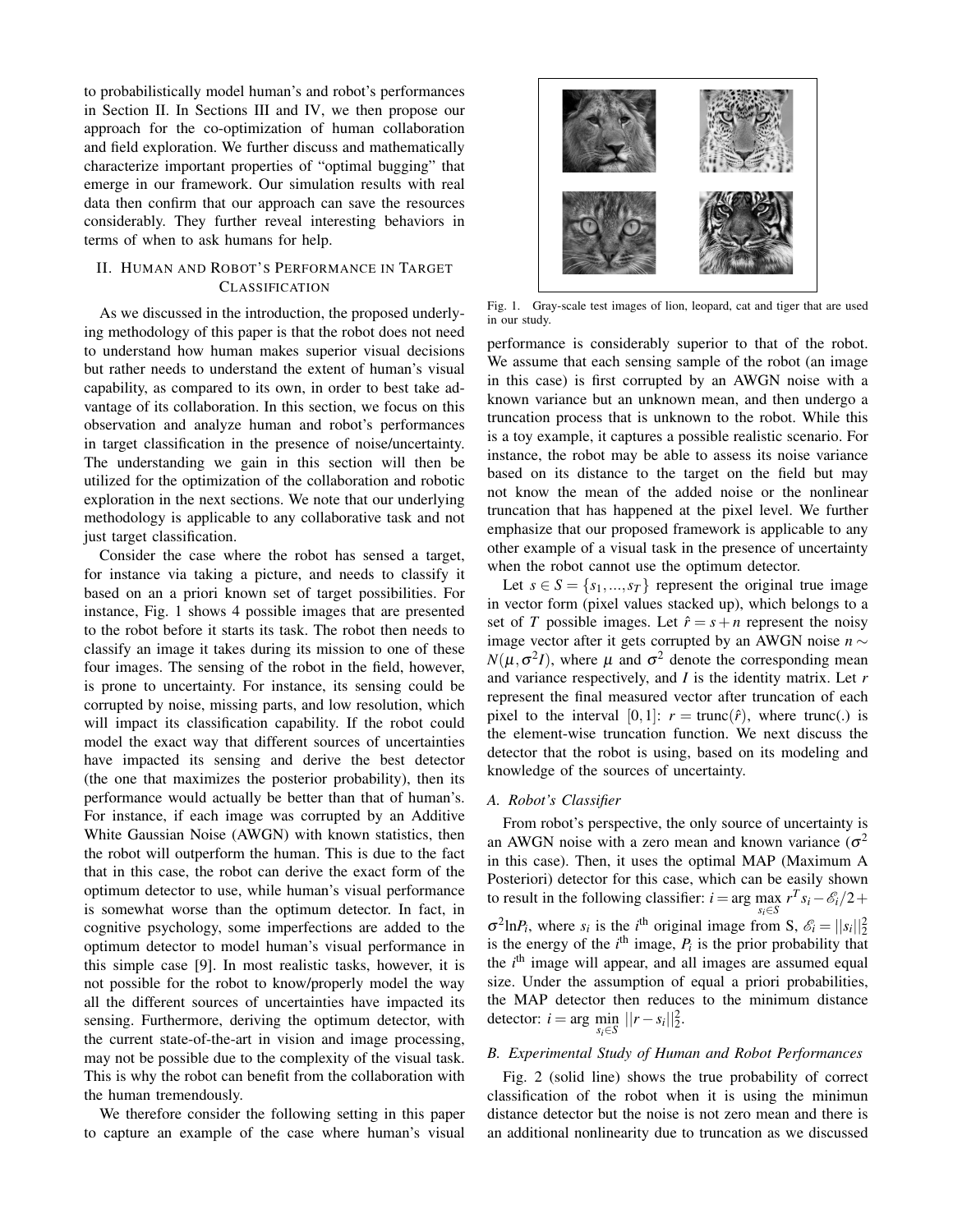earlier. The mean of the noise is  $\mu = 0.3$  in this case. Fig.3 shows a sample corrupted image with the noise variance of 3, which results in the probability of correct classification of 0.5 for the robot. It can be seen that the information is fairly corrupted by the uncertainty in this case, due to the high level of noise.

Fig. 2 (dashed line) further shows the performance of the human. In order to get human's performance curve, we have utilized Amazon Mechanical Turk (MTurk) to present several noisy images to anonymous human subjects. More specifically, for each variance, 20 noisy images are generated and presented to 50 MTurk subjects. It can be seen that the human outperforms the robot considerably, as expected, especially if the variance is not too small or too high. For instance, for the sample case of Fig. 3, the human can achieve an average probability of correct classification of 0.744, which is considerably higher than robot's performance (0.5). Both performance curves will eventually drop to 0.25 as we continue to increase the variance.



Fig. 2. Study of the performance of human and robot in target classification. The human data is acquired using Amazon MTurk. It can be seen that the human outperforms the robot considerably as expected.



Fig. 3. A sample corrupted image (lion) with the noise variance of 3.

Curves like Fig. 2 will provide the basis for our human robot collaboration. There are two pieces key to obtaining these curves. First, there is a metric (or a number of metrics) that the robot will use, such as the noise variance that we have utilized in this paper. More specifically, a metric is a parameter that the robot can assess on the field. For instance, it can assess a variance in this case possibly based on its distance to the target. The next important piece is to get the performance curves as a function of the metric. This is what the robot will do either online (via a training phase) or from past human data. The robot's ongoing task with the human will then serve to further add to the pool of available data. It should be noted that, in principle, the data for the curves do

not have to be all acquired for the same exact set of images. More exploration of this is a subject of our future work.

In the next section, we utilize these curves and propose our framework for optimizing human-robot collaboration.

# III. OPTIMIZING HUMAN-ROBOT COLLABORATION IN A TARGET CLASSIFICATION TASK

In this section, we propose a new approach for humanrobot collaboration in a target classification task. We consider a simple setup in which the robot has an initial sensing (in the form of an acquired image) of *N* given sites. The robot is given a total motion energy budget as well as a total number of questions to ask the human (dictated by the frequency of the availability of communication with the human). For each site, the robot has three choices: 1) rely on its own classification (based on the initial sensing), 2) use a question and present the data of the site to the human, or 3) spend motion energy to go to the site and sense better. Our setup of this section is simple to allow for bringing an understanding of the optimal collaboration and will be extended to a surveillance and path planning scenario in Section IV.

## *A. Problem Setup*

Consider the case where we have a total number of *N* sites. The sensing model of the robot is as explained in the previous section. In summary, each site contains one of *T* a priori known targets (see Fig. 1 for an example with  $T = 4$  targets). The sensing of the robot is then corrupted by an additive Gaussian noise with an unknown mean but a known variance, and is truncated. The robot uses the classifier of Section II-A, which would have been ideal for the case of a zero-mean additive Gaussian noise with a known variance. The robot is allowed to query the human *M* times and has a total motion energy budget of  $\mathscr{E}_{\text{max}}$ . The probabilities of correct target classification of the *k*<sup>th</sup> site, for  $k \in \{1, ..., N\}$ , are denoted by  $p_{rk}$  and  $p_{h,k}$  for the robot and human respectively. These probabilities are obtained from Fig. 2, based on the variance assessed by the robot. Let  $\mathcal{E}_k$ denote the motion energy cost to visit the  $k<sup>th</sup>$  site, which can be evaluated by the robot. If the robot chooses to visit a site, the probability of correct classification increases to a high value of  $\tilde{p}$ . The objective of the robot is then to decide which sites to present to the human, which sites to visit and which sites to rely on its own classification based on its initial sensing, in order to maximize the overall average probability of correct classification under resource constraints. Let  $P_{\text{corr}}$ denote the average probability of correct classification of a site. We have

$$
P_{\text{corr}} = \frac{1}{N} (\sum_{k=1}^{N} \gamma_k p_{h,k} + \sum_{k=1}^{N} \eta_k \tilde{p} + \sum_{k=1}^{N} (1 - \gamma_k)(1 - \eta_k) p_{r,k}),
$$
  
= 
$$
\frac{1}{N} (\sum_{k=1}^{N} \gamma_k (p_{h,k} - p_{r,k}) + \sum_{k=1}^{N} \eta_k (\tilde{p} - p_{r,k}) + \sum_{k=1}^{N} p_{r,k}),
$$

where  $\gamma_k$  is 1 if the robot seeks human's help for the  $k^{\text{th}}$  site and is 0 otherwise. Similarly,  $\eta_k = 1$  indicates that the robot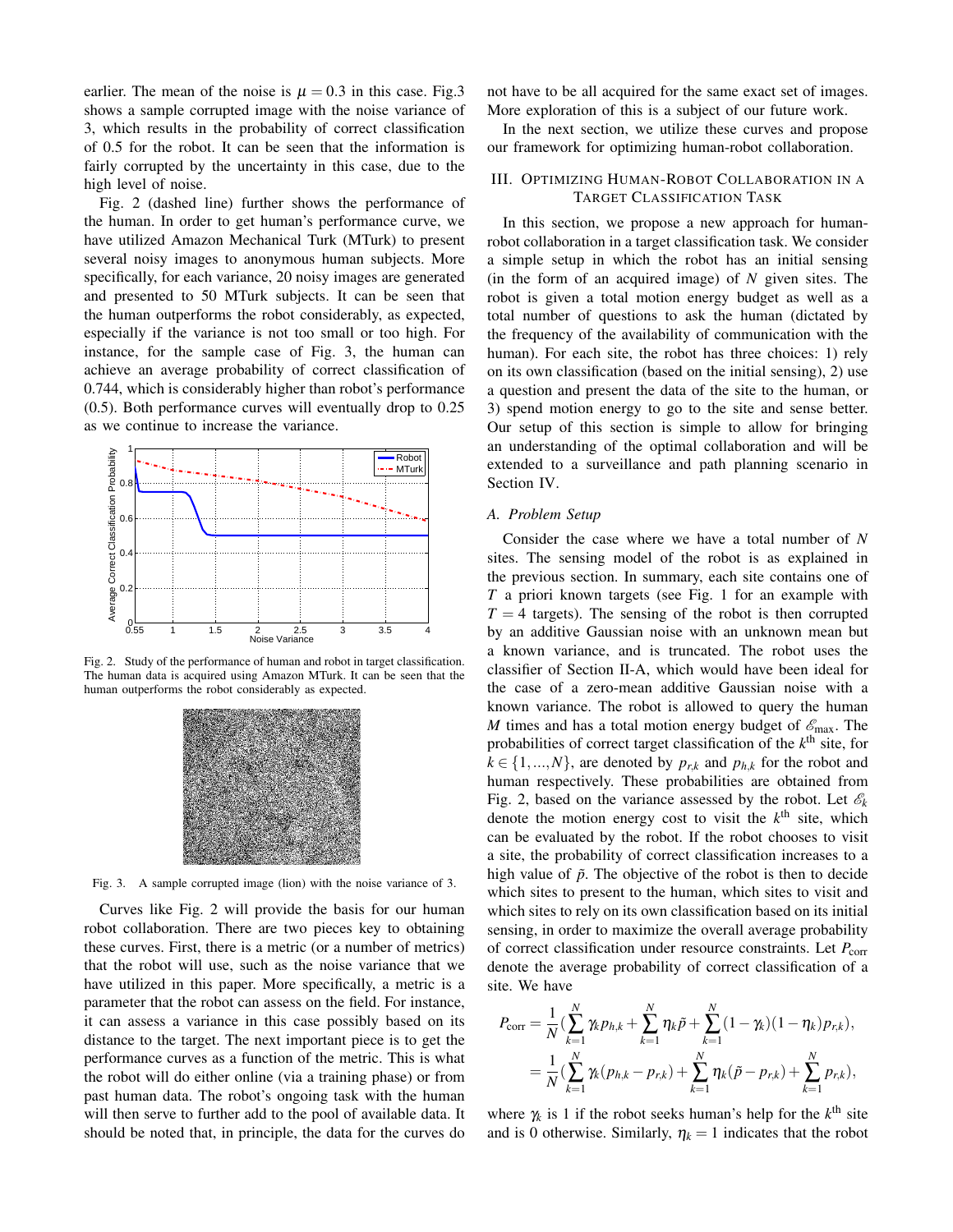will physically visit the  $k^{\text{th}}$  site and  $\eta_k = 0$  denotes otherwise. We then have the following optimization problem:

$$
\max_{\gamma,\eta} \quad \gamma^T (p_h - p_r) + \eta^T (\tilde{p} \mathbf{1} - p_r) \n\text{s.t.} \quad \eta^T \mathscr{E} \leq \mathscr{E}_{\text{max}}, \quad \mathbf{1}^T \gamma \leq M, \n\gamma, \eta, \gamma + \eta \in \{0, 1\}^N,
$$
\n(1)

where  $p_h = [p_{h,1},..., p_{h,N}]^T$ ,  $p_r = [p_{r,1},..., p_{r,N}]^T$ ,  $\gamma =$  $[\gamma_1, ..., \gamma_N]^T$ ,  $\eta = [\eta_1, ..., \eta_N]^T$ ,  $\mathscr{E} = [\mathscr{E}_1, ..., \mathscr{E}_N]^T$ , and 1 is the vector with all 1s.

It can be seen that  $(p_{h,k} - p_{r,k})$  and  $(\tilde{p} - p_{r,k})$  are important parameters as they represent the performance gains by asking the human and visiting the  $k<sup>th</sup>$  site respectively. Note that we do not allow the robot to both query the human and make a visit for the same site. This is because we already assume a high probability of correct classification when the robot visits a site. Thus, allowing the robot to both visit and ask about the same site will be a waste of resources in this case. In Section IV we consider a more general setting and relax this assumption as there may be cases where it makes sense for the robot to visit a site and then ask the human.

#### *B. Properties of Optimal Bugging*

In this section, we discuss some properties of the optimization problem (1). We first consider a special case where the exact solution can be derived and then show a few properties of the general optimum solution.

*1) Zero Motion Energy Budget:* If  $\mathscr{E}_{\text{max}} = 0$ , problem (1) reduces to the case where the robot needs to decide between asking the human and relying on its initial classification. It can then be easily confirmed that γ*<sup>k</sup>* has to be one for the *M* sites with the largest  $p_{h,k} - p_{r,k}$  in this case.

*2) Considering the General Case:* In general, optimization problem (1) is a Mixed Integer Program, which makes theoretical analysis challenging. In order to better understand the optimum solution of problem (1), Fig. 4 shows an example of the optimum decisions for the case of  $N = 2000$ sites, with  $M = 500$  allowed questions and an energy budget equal to 25% of the total energy needed to visit all the sites. The optimum decision for each site is marked based on solving problem (1). Interesting behavior emerges as can be seen. For instance, we can observe that there are separations between different decisions. The clearest patterns are two transition points that mark when the robot asks human for help, as shown with the dashed vertical lines in Fig. 4. Basically, the figure suggests that the robot should not bug the human if the variance is smaller than a threshold or bigger than another threshold, independent of the motion cost of a site. This makes sense as the robot itself will perform well for low variances and human does not perform well for high variances, suggesting an optimum query range. Furthermore, it shows that the robot only visits the sites where the energy cost is not too high and relies more on itself for the sites with both high variance and energy cost.

In the rest of this section, our goal is to bring more analytical understanding to the properties of the optimum collaboration. We consider a relaxed approximated version



Fig. 4. An example of the optimum decisions with 2000 sites, 500 questions and an energy budget of 25% of the total energy needed to visit all the sites. of problem (1) where the integers  $\gamma$ ,  $\eta$  and  $\gamma + \eta$  can take continuous values from  $[0,1]^N$ , as follows:

$$
\max_{\gamma,\eta} \quad \gamma^T (p_h - p_r) + \eta^T (\tilde{p} \mathbf{1} - p_r) \n\text{s.t.} \quad \eta^T \mathscr{E} \leq \mathscr{E}_{\text{max}}, \quad \mathbf{1}^T \gamma \leq M, \n0 \leq \gamma, \eta, \omega = \gamma + \eta \leq 1.
$$
\n(2)

This results in a linear program, which we can analyze by applying Karush-Kuhn-Tucker (KKT) conditions [10]. We then have the following expression for the Lagrangian:

$$
\mathcal{L}(\gamma,\eta,\omega,\lambda_1,\lambda_2,\theta,\zeta,\kappa,\tau,\xi,\psi) = \gamma^T(p_r - p_h) + \eta^T(p_r - \tilde{p}\mathbf{1}) - \lambda_1(M - \mathbf{1}^T\gamma) - \lambda_2(\mathscr{E}_{\text{max}} - \eta^T\mathscr{E}) - \zeta^T\gamma - \theta^T(1 - \gamma) - \tau^T\eta - \kappa^T(1 - \eta) - \psi^T\omega - \xi^T(1 - \omega),
$$

where  $\lambda_1, \lambda_2, \theta, \zeta, \kappa, \tau, \xi, \psi$  are non-negative Lagrange multipliers. The optimum solution (marked by  $\star$ ) then satisfies the following KKT conditions, in addition to the primal/dual feasibility conditions:

1) Gradient condition, for  $k \in \{1, ..., N\}$ :

$$
\nabla_{\gamma_k^*} \mathcal{L} = p_{r,k} - p_{h,k} + \lambda_1^* - \zeta_k^* + \theta_k^* - \psi_k^* + \xi_k^* = 0, \quad (3)
$$

$$
\nabla_{\eta_k^*} \mathcal{L} = p_{r,k} - \tilde{p} + \lambda_2^* \mathcal{E}_k - \tau_k^* + \kappa_k^* - \psi_k^* + \xi_k^* = 0. \tag{4}
$$

2) Complementary slackness:  $\theta^*(1 - \gamma^*) = 0$ ,  $\zeta^* \gamma^* =$ 0,  $\kappa^*(1 - \eta^*) = 0$ ,  $\tau^*\eta^* = 0$ ,  $\xi^*(1 - \omega^*) = 0$ ,  $\psi^*\omega^* = 0$ **0**,  $\lambda_1^{\star}(M - \mathbf{1}^T \gamma^{\star}) = 0$ ,  $\lambda_2^{\star}(\mathscr{E}_{\text{max}} - \mathscr{E}^T \eta^{\star}) = 0$ , where **0** is the all 0 vector.

Next, we characterize necessary conditions for the optimum solution of problem (1).

*Lemma 1:* Consider two sites *k* and *l*. Let  $\eta^*$  and  $\gamma^*$ denote the optimum decision vectors for these sites.

1) If  $\gamma_k^* = 1, \eta_k^* = 0, \gamma_l^* = 0$  and  $\eta_l^* = 0$ , then  $p_{h,k} - p_{r,k} \geq 0$  $p_{h,l} - p_{r,l}$ . 2) If  $\gamma_k^*$  $\eta_k^\star = 0, \eta_k^\star$  $\chi_k^* = 1, \gamma_l^*$  $\star$  $f(x) = f(x)$ 

2) If 
$$
\gamma_k^* = 0, \eta_k^* = 1, \gamma_l^* = 0
$$
 and  $\eta_l^* = 0$ , then  $(\tilde{p} - p_{r,k})/\mathcal{E}_k \geq (\tilde{p} - p_{r,l})/\mathcal{E}_l$ .

*Proof:* 1) Suppose that we have two sites *k* and *l* that satisfy the 1st decision condition in Lemma 1. Applying the complementary slackness results in  $\zeta_k^* = \psi_k^* = \theta_l^* = \xi_l^* = 0$ . Then, the gradient condition gives  $p_{r,k} - p_{h,k} + \theta_k^* + \xi_k^* =$  $p_{r,l} - p_{h,l} - \zeta_l^* - \psi_l^*$ . Since  $\theta_k^*, \xi_k^*, \zeta_l^*, \psi_l^*$  are all nonnegative, we need to have  $p_{h,k} - p_{r,k} \geq p_{h,l} - p_{r,l}$ .

2) Suppose that we have two sites *k* and *l*, which satisfy the 2nd decision condition in Lemma 1. We have  $\tau_k^* = \psi_k^* =$  $\kappa_l^* = \xi_l^* = 0$  from complementary slackness. Eq. (4) then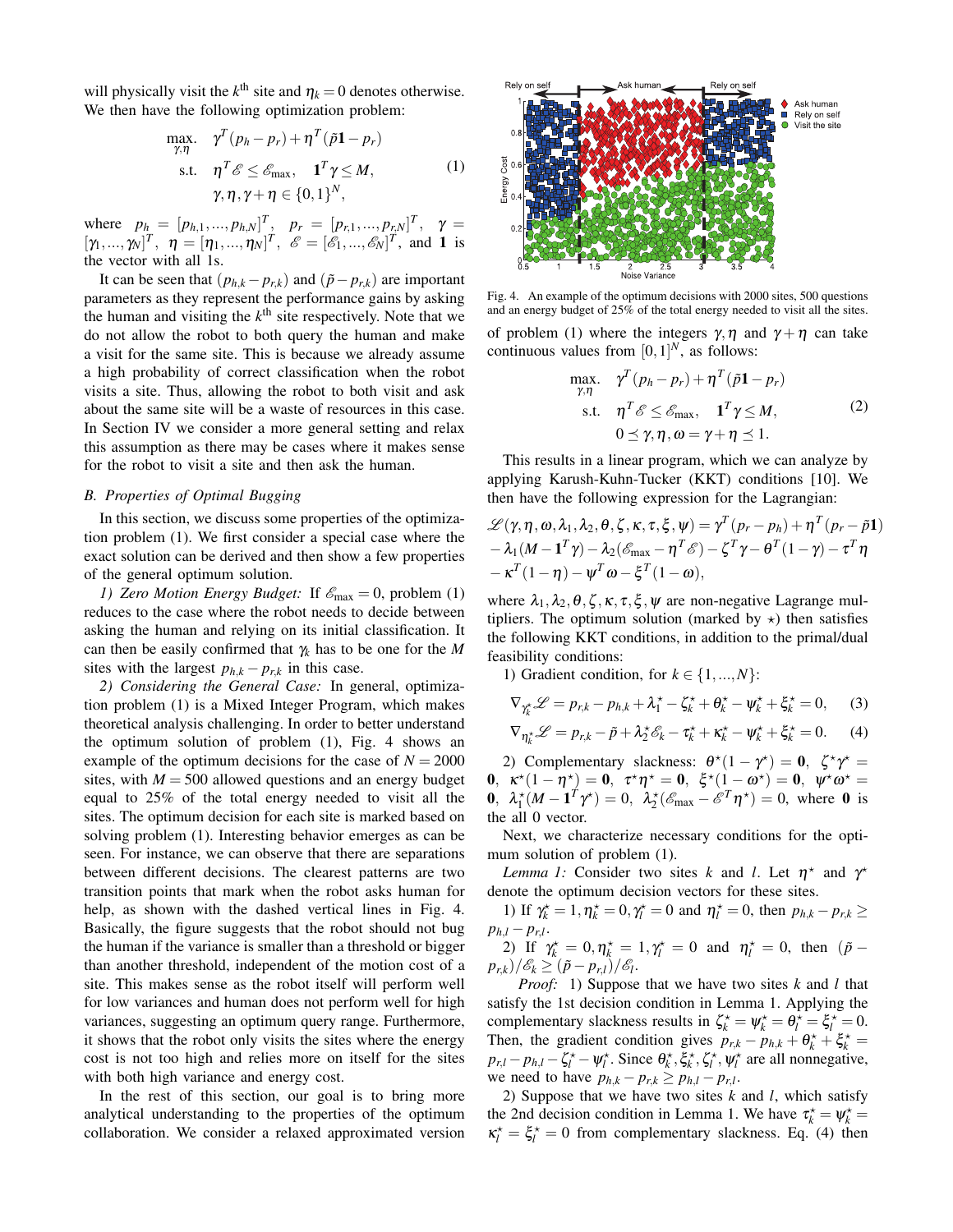becomes:  $(p_{r,k} - \tilde{p})/\mathcal{E}_k + \lambda_2^* + \kappa_k' + \xi_k' = 0$ , where  $\kappa_k' = \kappa_k^*/\mathcal{E}_k$ and  $\xi'_k = \xi^*/\mathscr{E}_k$ . Similarly, we have  $(p_{r,l} - \tilde{p})/\mathscr{E}_l + \lambda_2^* - \tau'_l \Psi'_{l} = 0$  for  $\nabla_{\eta_{l}^{*}} \mathscr{L}$ , resulting in  $(p_{r,k} - \tilde{p})/\mathscr{E}_{k} + \lambda_{2}^{*} + \kappa_{k}^{j} + \lambda_{3}^{j}$  $\xi_k^j = (p_{r,l} - \tilde{p})/ \xi_l^2 + \lambda_2^* - \tau_l' - \psi_l'$ . Since  $\kappa_k^*, \xi_k^*, \tau_l^*, \psi_l^*$  are all nonnegative, we have the condition in part 2 of the lemma.

This lemma says that if we have two sites *k* and *l*, for which the robot will ask the human and rely on its initial sensing respectively, then  $p_{h,k} - p_{r,k} \geq p_{h,l} - p_{r,l}$ ; there should be a greater benefit by asking the human. Similarly, if we have two sites *k* and *l*, for which the robot will explore and rely on its initial sensing respectively, then  $(\tilde{p} - p_{r,k})/\mathscr{E}_k \geq (\tilde{p} - p_{r,l})/\mathscr{E}_l$ ; the visited site should have a higher information gain normalized by the energy cost.

#### *C. Numerical Results*

In this part, we show the performance of our proposed collaboration approach for target classification. By using the collected MTurk data of Fig. 2, the robot solves the optimization problem (1), using the Mixed Integer Linear Program solver of MATLAB. The numerical results and curves are based on MTurk human data with actual human decisions.

We show the energy and bandwidth savings of our proposed approach as compared to a possible state-of-theart methodology where human's collaboration is not fully optimized, to which we refer as the benchmark method. In the benchmark approach, the robot optimizes its given energy budget to best explore the field based on site variances, i.e. it chooses the sites that maximize the sum of noise variances. It then randomly chooses from the remaining sites to ask the human, given the total number of questions. In other words, the robot optimizes its energy usage without any knowledge of the human's performance.

*1) Energy Saving:* Table I shows the amount of motion energy the robot saves, by using our approach, for achieving a target probability of correct classification. The first column shows the target average probability of correct classification, while the second column shows the percentage reduction of the needed energy by using our proposed approach compared to the benchmark method. In this case, there is a total of  $N = 10$  sites and  $M = 4$  given queries. The noise variance of each site is randomly assigned from the interval [0.55,4].  $\tilde{p}$  is set to 0.896 - the best achievable robot performance based on Fig. 2. The motion energy cost to visit each site is also assigned randomly and the total given energy budget is taken to be a percentage of the total energy required to visit all the sites. It can be seen that the robot can reduce its energy consumption considerably by properly taking advantage of its collaboration. For instance, it can achieve an average probability of correct classification of 0.7 with 66.67% less energy consumption. The term "Inf" denotes the cases where the benchmark cannot simply achieve the given target probability of classification.

*2) Bandwidth Saving:* Next, we show explicitly how our proposed approach can also result in a considerable communication bandwidth saving by reducing the number

TABLE I

| <b>Target Ave. Correct</b><br><b>Classification Prob.</b> | % Energy Saving |
|-----------------------------------------------------------|-----------------|
| 0.7                                                       | 66.67%          |
| 0.75                                                      | 44.30%          |
| 0.8                                                       | 27.83%          |
| 0.85                                                      | 6.3%            |
| 0.9                                                       | 0.71%           |
| 0.915                                                     | Inf             |

Energy saving as compared to the case of no proper collaboration.

of questions. More specifically, consider the benchmark approach with "large bandwidth" and "zero bandwidth". In the first case, the robot has no communication limitation and can probe the human with as many questions as it wants to (10 in this case) after exploring the field. In the latter, no access to a human operator is available and thus the robot has to rely on itself to classify the gathered data after it surveys the field. Fig. 5 compares the performance of our proposed approach with these two cases. The robot is given an energy budget of 30% of the total energy needed to visit all the sites.

As expected, the case of "no bandwidth" performs considerably poorly as the robot could not seek human's help in classification. On the other hand, the case of "large bandwidth" performs considerably well as the robot fully relies on the human for all the classification after it explores the field. This, however, comes at a cost of excessive communication and thus a high bandwidth usage. It can be seen that our proposed approach can achieve a performance very close to this upper bound with a much less bandwidth usage. For instance, we can see that by asking only 6 questions (40% bandwidth reduction), the robot can achieve an average probability of correct classification of 0.888, which is only 4.3% less than the case of large bandwidth (0.928 in this case). Overall, we can see that by using our proposed collaboration approach, considerable amount of motion energy and bandwidth can be preserved.



Fig. 5. Average probability of correct classification in a human-robot collaboration as a function of the total number of given queries. In this example, there are a total of 10 sites and the given motion energy budget is 30% of what is needed to visit all the sites.

Table II shows the amount of bandwidth the robot can save by using our approach, when trying to achieve a given target probability of correct classification.<sup>1</sup> The first column shows the target average probability of correct classification and the second column shows the percentage reduction of

<sup>1</sup>Bandwidth usage is taken proportional to the number of questions.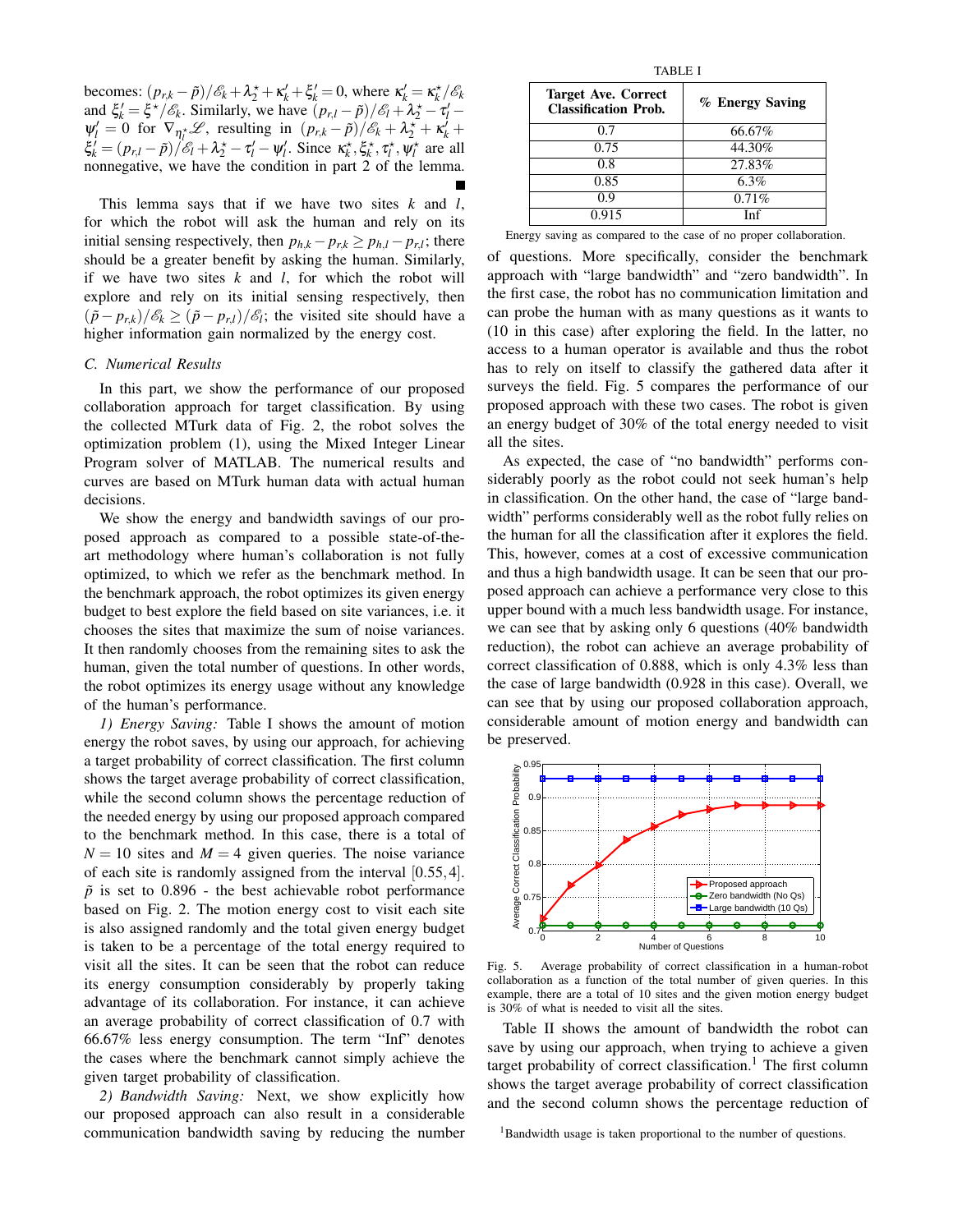the needed bandwidth by using our proposed approach as compared to the benchmark. In this case, the robot is given an energy budget of 30% of the total energy needed to visit all the sites. It can be seen that the robot can reduce its bandwidth consumption considerably. For instance, it can achieve an average probability of correct classification of 0.75 with 48.61% less bandwidth usage.

|--|

| <b>Target Ave. Correct</b><br><b>Classification Prob.</b> | % Bandwidth Saving |
|-----------------------------------------------------------|--------------------|
| 0.7                                                       | 37.04%             |
| 0.75                                                      | 48.61%             |
| 0.8                                                       | 33.18%             |
| 0.85                                                      | 7.33%              |
| 0.875                                                     | Inf                |

Bandwidth saving as compared to the case of no proper collaboration.

## IV. OPTIMIZING HUMAN-MACHINE COLLABORATION IN A SURVEILLANCE TASK

In this section, we extend our proposed human-robot collaboration approach of Section III to a surveillance scenario, where the robot explicitly plans its trajectory in the operation. More specifically, the robot is given a task of surveying a field and classifying a number of targets, under a motion energy budget constraint. The robot is also given a limited number of questions to ask the human. Thus the robot needs to plan its trajectory to best survey the site while deciding on which sites to ask the human. The trajectory of the robot affects its variance in sensing a site and thus the corresponding  $p_{r,k}$  and  $p_{h,k}$  values, making the path planning dependent on the human's and robot's performances. The purpose of this setup is then to bring an understanding to how collaboration with the human affects the site surveillance.

## *A. Problem Setup*

Consider the case that there are *N* targets located in a field. The robot's goal is to survey the field and maximize the correct classification probability of the targets, by properly planning its trajectory under a limited energy budget  $\mathscr{E}_{\text{max}}$ . The robot can also ask *M* questions to the human. The sensing model is the same as explained in Section III. The noise variance is distance dependent and can be explicitly expressed as follows for sensing the *i*<sup>th</sup> site:  $\sigma_i(d) = \alpha_i d^2 + \sigma_i^2$  $\beta_i$ , where *d* is the distance from the robot to the *i*<sup>th</sup> site and  $\alpha_i$  and  $\beta_i$  are positive constants.  $\alpha_i$  and  $\beta_i$  model the fact that some sites may be easier to sense than others.

We then have the following optimization problem:

$$
\max_{x,\gamma} \quad \frac{1}{N} \left( \sum_{k=1}^{N} (1 - \gamma_k) \max_{x_i} \ p_{r,k}(x_i) + \gamma_k \max_{x_i} \ p_{h,k}(x_i) \right)
$$
\n
$$
\text{s.t.} \quad \sum_{k=1}^{N} \gamma_k \le M, \quad \mathcal{E}(x) \le \mathcal{E}_{\text{max}}, \tag{5}
$$
\n
$$
||x_k - x_{k+1}||_2 \le \delta_r, \quad \forall k = 1, 2, ..., x_{\text{num}} - 1,
$$
\n
$$
\gamma_k \in \{0, 1\}, \quad \forall k = 1, 2, ..., N,
$$

where  $\gamma_k = 1$  if the robot asks the human about the  $k^{\text{th}}$  site and 0 otherwise,  $x = [x_1, x_2, \ldots]^T$  are the way-points of the trajectory with  $x_{\text{num}}$  denoting the number of points,  $p_{r,k}(x_i)$ and  $p_{h,k}(x_i)$  denote the robot's and human's probability of correctly classifying target  $k$  if sensed from position  $x_i$ , and  $\mathcal{E}(x)$  evaluates the motion energy cost of trajectory *x*. Furthermore,  $||x_k - x_{k+1}||_2 \leq \delta_r$  imposes a speed limit on the robot by limiting its step size.

In general, solving Eq. (5) is challenging even without the binary constraints as it requires maximizing the objective function over all possible trajectories under a number of other constraints. Thus, we utilize Rapidly Exploring Random Tree Star (RRT\*) algorithm [11], [12] to solve this problem. There are a number of reasons to use this algorithm: 1) it is a fast algorithm that can handle trajectory planning problems, which generally incur high computational complexity; 2) we can incorporate our binary constraints in it easily.

# *B. Using RRT\* for Path Planning and Question Optimization*

We slightly modify the original RRT\* algorithm to fit our problem. More specifically, RRT\* is a recursive graphbased path generation approach. In each iteration, it returns a trajectory for which we need to evaluate the optimal value. We next examine the objective function of problem  $(5)$  if the trajectory is given. It can be seen that, for a given trajectory *x*, the optimal solution is to choose the *M* sites with the highest max  $p_{h,k}(x_i)$  – max  $p_{r,k}(x_i)$ , where  $S(.)$  is the set  $x_i \in S(x)$  $x_i \in S(x)$ of way-points in *x*. Then, given that  $p_{h,k}(.)$  and  $p_{r,k}(.)$  are monotonic functions of the variance, this becomes the same as the special case of Section III-B.1. After a sufficient number of iterations, RRT\* generates a large number of trajectories. By selecting the trajectory with the maximum average correct classification probability, a good solution to the original problem (5) can then be obtained.

#### *C. Simulation Results*

In this part, we show the performance of our approach in a surveillance scenario. We consider a total of 10 sites and 3 given queries. The motion energy is taken proportional to the distance traveled. The field has three types of targets in terms of sensing difficulty. More specifically, we have three  $\alpha$ s (0.005, 0.024 and 0.123). Furthermore,  $\beta = 0.55$  is assumed for all the sites. Fig. 6 shows the field where the sites are marked with circles, with a radius that is an indicator of the level of difficulty (thus three different sizes where the larger circle indicates a higher  $\alpha$ ).

Fig. 6 shows the resulting surveillance trajectory, starting from the blue diamond to the green dot. It can be seen that the robot has a tendency to travel near sites with a higher sensing difficulty. It also mainly asks questions on the sites with a medium sensing difficulty. This is in line with the observation of Fig. 4 where the robot asked questions when the variance was neither too high nor too low. Finally, letting  $p_{h,k} = \max_{\alpha} p_{h,k}(x_i)$  and  $p_{r,k} = \max_{\alpha} p_{r,k}(x_i)$ , the shade of  $x_i ∈ S(x)$  $x_i \in S(x)$ the square on each site indicates the value of  $p_{h,k} - p_{r,k}$ of that site, while traversing this trajectory, with a lighter shade indicating a higher value. As expected, the robot asks